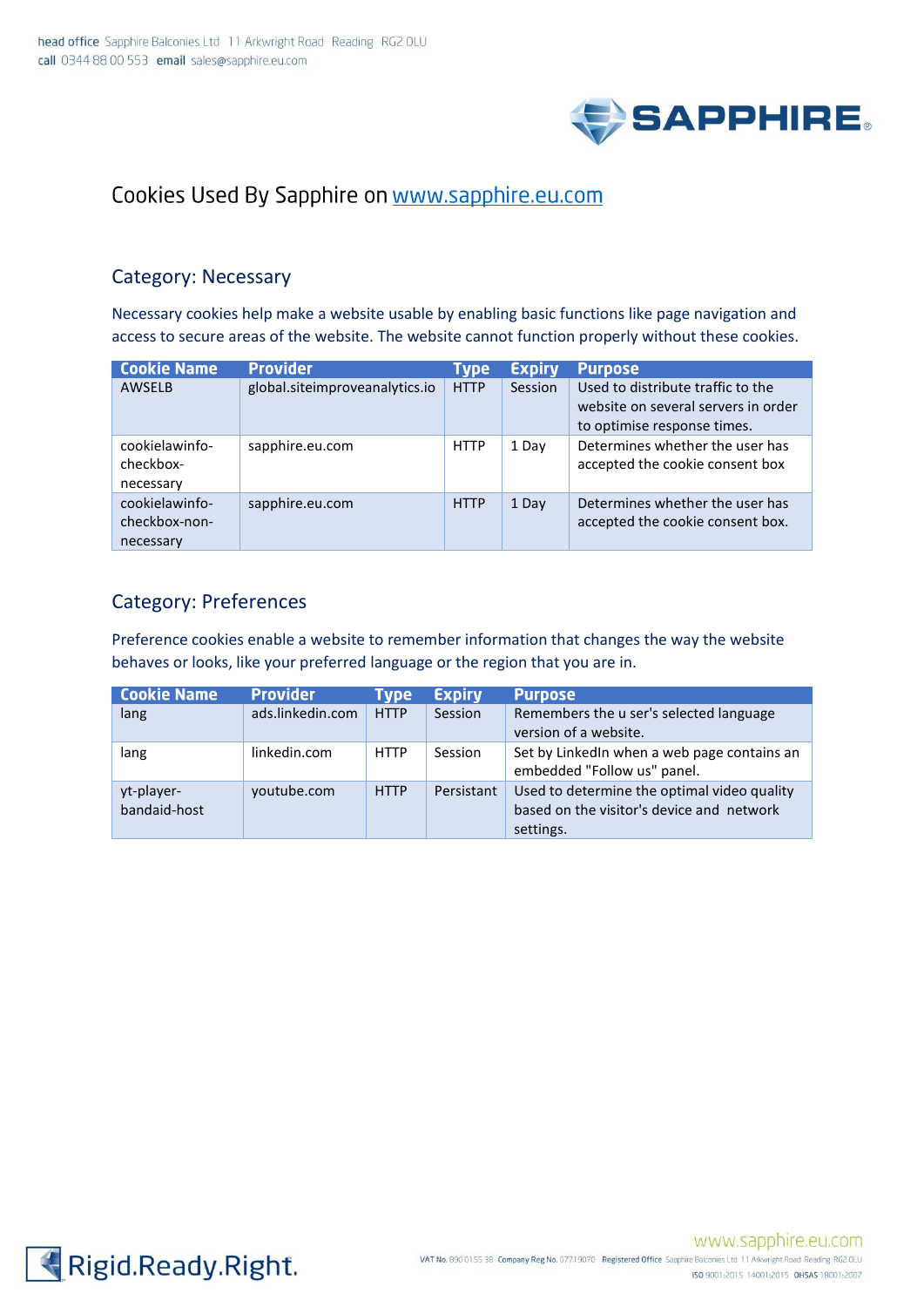## Category: Statistics



Statistic cookies help website owners to understand how visitors interact with websites by collecting and reporting information anonymously.

| <b>Cookie Name</b>             | <b>Provider</b>                | <b>Type</b> | <b>Expiry</b> | <b>Purpose</b>                                                                                                                                                                                                             |
|--------------------------------|--------------------------------|-------------|---------------|----------------------------------------------------------------------------------------------------------------------------------------------------------------------------------------------------------------------------|
| _dc_gtm_UA-#                   | sapphire.eu.com                | <b>HTTP</b> | 1 Day         | Used by Google Tag Manager to<br>control the loading of a Google<br>Analytics script tag.                                                                                                                                  |
| $\mathsf{g}$ a                 | sapphire.eu.com                | <b>HTTP</b> | 2 Years       | Registers a unique ID that is<br>used to generate statistical data<br>on how the visitor uses the<br>website.                                                                                                              |
| _gat                           | sapphire.eu.com                | <b>HTTP</b> | 1 Day         | Used by Google Analytics to<br>throttle request rate                                                                                                                                                                       |
| _gid                           | sapphire.eu.com                | <b>HTTP</b> | 1 Day         | Registers a unique ID that is<br>used to generate statistical data<br>on how the visitor uses the<br>website                                                                                                               |
| collect                        | google-analytics.com           | Pixel       | Session       | Used to send data to Google<br>Analytics about the visitor's<br>device and behaviour. Tracks<br>the visitor across devices and<br>marketing channels.                                                                      |
| image.aspx                     | global.siteimproveanalytics.io | Pixel       | Session       | Registers statistical data on<br>users' behaviour on the website.<br>Used for in tern al analytics by<br>the website operator.                                                                                             |
| nmstat                         | sapphire.eu.com                | <b>HTTP</b> | 999 Days      | Th is cookie contain s an ID<br>string on the current session.<br>This contains non -personal<br>information on what subpages<br>the visitor enters - this<br>information is used to optimize<br>the visitor's experience. |
| siteimproveses                 | global.siteimproveanalytics.io | <b>HTTP</b> | Session       | Registers statistical data on<br>users' behaviour on the website.<br>Used for in tern al analytics by<br>the website operator                                                                                              |
| yt-player-headers-<br>readable | youtube.com                    | <b>HTTP</b> | Persistent    | Used to determine the optimal<br>video quality based on the<br>visitor's device and network<br>settings.                                                                                                                   |